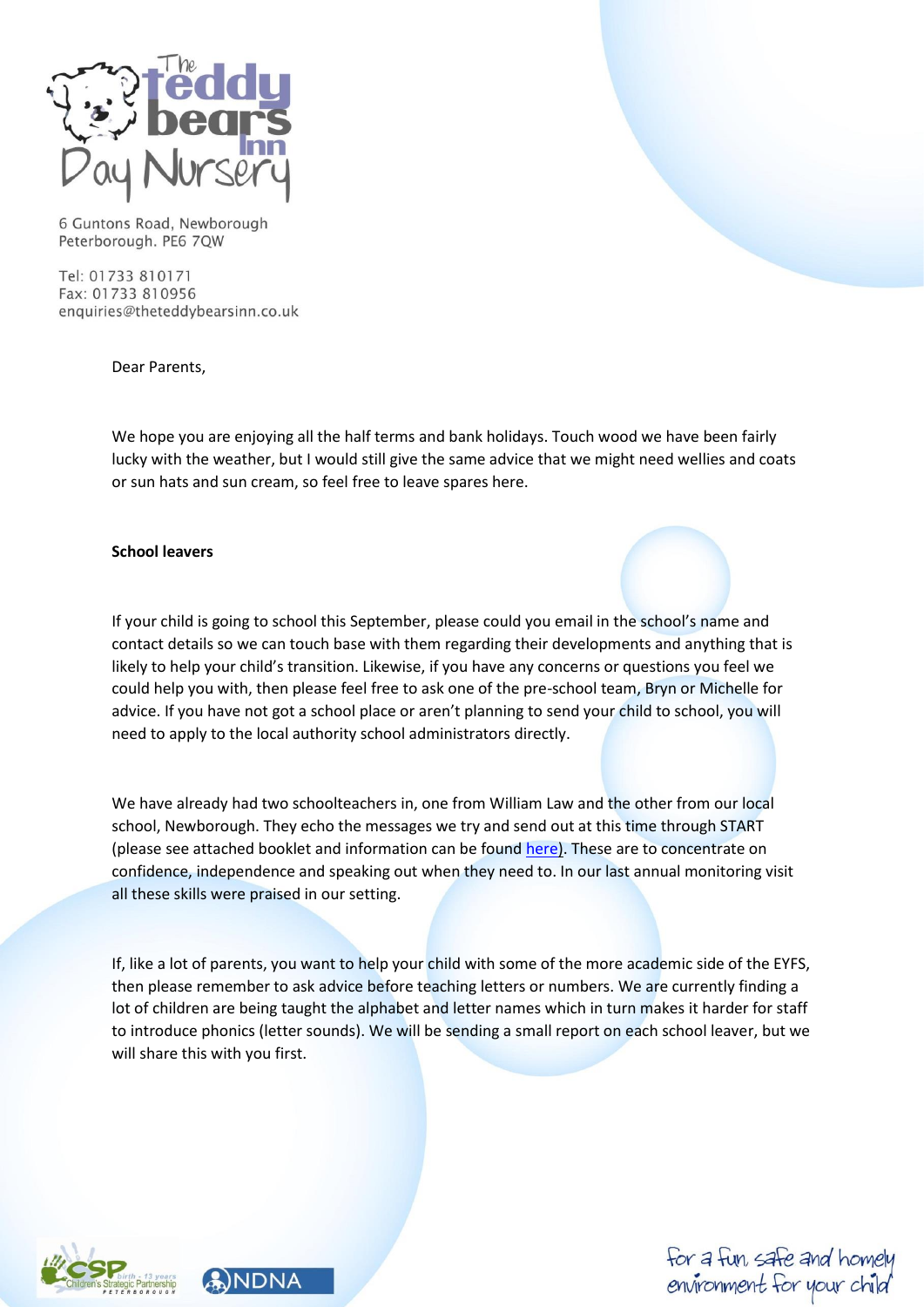

Tel: 01733 810171 Fax: 01733 810956 enquiries@theteddybearsinn.co.uk

> Recently, a couple of parents have inquired as to if they need to take their children to a pre-school before school. The short answer is no: we use the same EYFS curriculum as any pre-school and the reception class your child will enter at school. Also, we have two fully qualified teachers: Michelle, an EYPS/ Early Years teacher, and Siobhan, who worked at Northborough primary school. In addition to this, Bryn holds an undergraduate degree in Early Years and has enrolled to complete his post graduate degree. We have a combined team with nearly 60 years of early years childcare experience between us in the pre-school. Also, Maxine is extremely experienced in childcare and has deputised a pre-school setting for a number of years.

We hope this helps a little to answer your questions.

# **Recent Local Authority monitoring visit**

We have recently had an annual monitoring visit from our early years local authority team.

They were delighted with what they saw. They commented that they had never witnessed such a high level of self-care and independence skills. They also commented they would have loved to stay and enjoy Linda's homemade ratatouille and rice.

As always, they provide us with areas of development which this time was to provide more inside climbing opportunities in the lower nursery. So we are investing in a community play activity gym and some small platforms to encourage climbing in the areas they are allowed. Although I'm sure they won't find this as entertaining as climbing where they shouldn't be.

#### **News from lower nursery**

We are getting our little ones ready to move up for the summer: Toddlers for moving up into the pre-school, and babies moving into the toddler room. Please ensure that we have summer hats and sun cream for those hotter days. We are doing lots of singing and stories to help aid communication and language.

Pauline, Lucy and team





for a fun, safe and homel environment for your child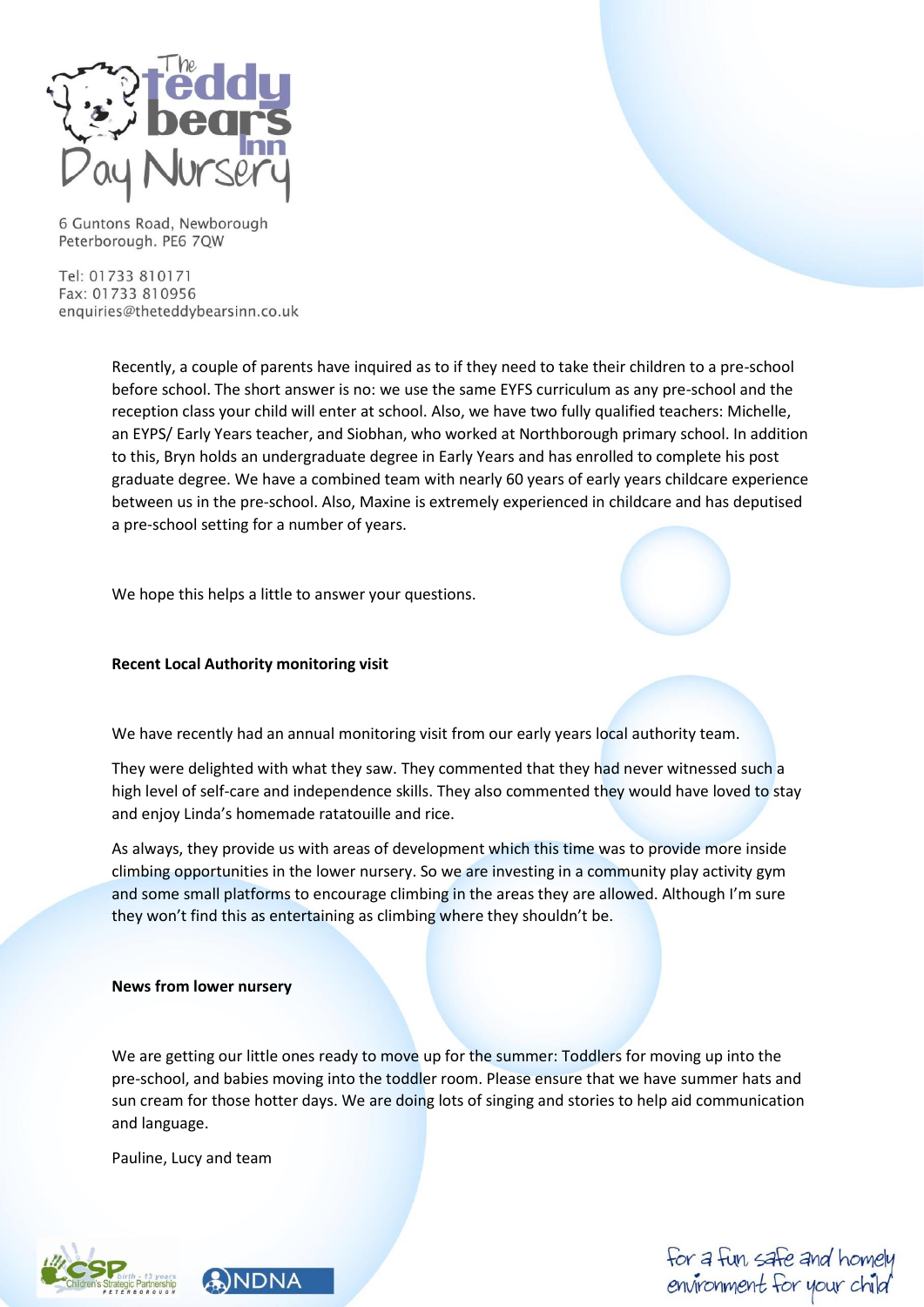

Tel: 01733 810171 Fax: 01733 810956 enquiries@theteddybearsinn.co.uk

# **News from pre school**

We have been busy looking at the book 'We're Going on a Bear Hunt' by Michael Rosen.

We have made tuff trays to explore the different stages of the book and the textures involved on each page.



[Here](https://www.youtube.com/watch?v=0gyI6ykDwds) is a wonderful video you can watch with your child where Michael performs his story.





for a fun, safe and homely<br>environment for your child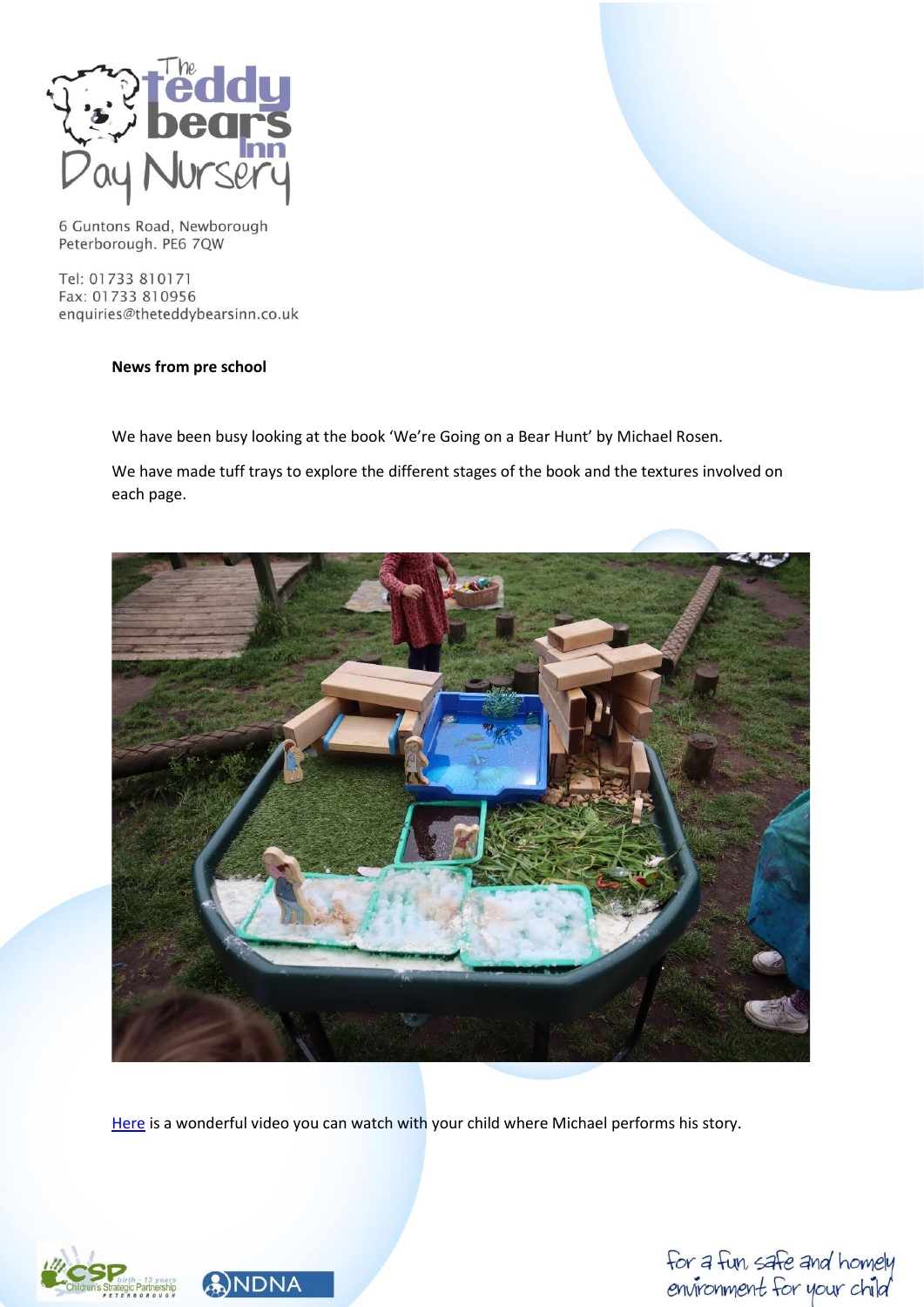

Tel: 01733 810171 Fax: 01733 810956 enquiries@theteddybearsinn.co.uk

> The children are being encouraged to label their own drawing using their name cards, we are working lots in the mark making areas (drawing and writing) both inside and out. We are looking at what the marks the children are making and what they want them to represent. For example, are they drawing a car or a flower? We have linked this into looking after our environment i.e. using the whole all the paper using scrap paper to chop. I'm sure you parents would appreciate one or two detailed pictures rather than a tray of paper with one or two marks on.

Please could we also have sun hats and sun cream brought in on those hot days, thank you.

## **Parents evening**

We are trying to get back to normal after the pandemic and so we would like to introduce some form of parent's meetings. These would be either formal or informal gatherings to talk through the setting's ethos and any feedback you may wish to give. Please email us or tell us your thoughts and feelings around this subject.

As always, we are happy to meet with you at an arranged time regarding an issue or just a key person catch-up. We also offer an open-door policy, as long as this doesn't take staff away from the children. You are still welcome to contact us for any urgent issues out of hours (weekdays before 07:30 or after 18:00 or weekends) on 07889157703.

We hope you are enjoying coming into the setting more; we are really pleased to see people have been flexible in their approach to this and acknowledged what their children need during this time.

Just to be clear, you are welcome to come in to drop off and pick up your child. I have been watching closely how this has worked, and based on these observations, I would like to encourage lower nursery parents to go right into the toddler or baby room and not just stand at the gate, as it tends to make the children become unsettled. If you are in a rush, I am always happy to take your child at the door, but we are tending to get a queue forming at the toddler room gate which prevents parents who want to drop off coming in and it is a little scary for the very little ones.





for a fun, safe and home environment for your child